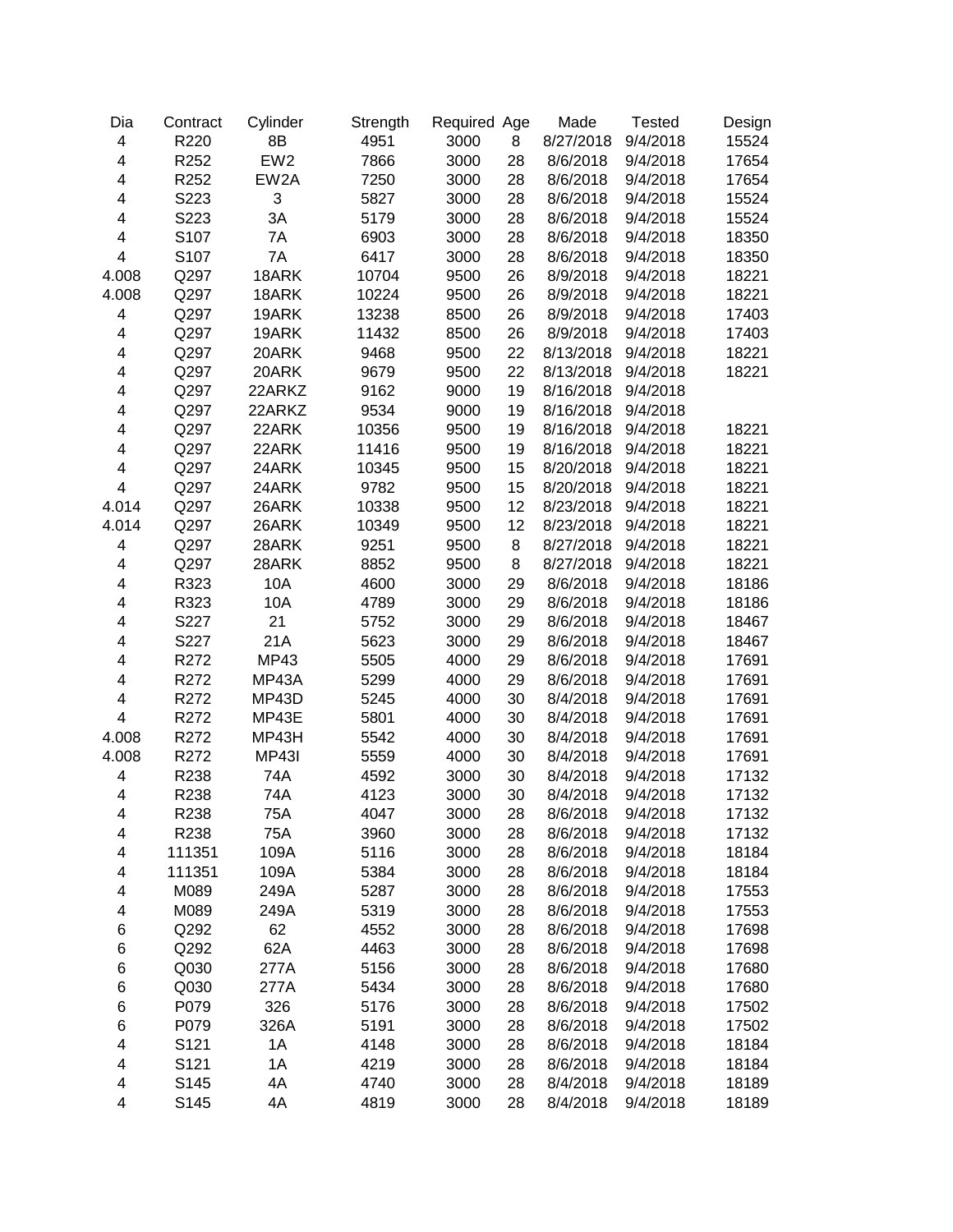| 4                       | S001 | 4            | 8395 | 3000 | 28             | 8/4/2018  | 9/4/2018 | 18408  |
|-------------------------|------|--------------|------|------|----------------|-----------|----------|--------|
| 4                       | S001 | 4A           | 8442 | 3000 | 28             | 8/4/2018  | 9/4/2018 | 18408  |
| 4                       | S001 | 4AR          | 8421 | 3000 | 28             | 8/4/2018  | 9/4/2018 | 18408  |
| 4                       | S001 | 4AR1         | 8106 | 3000 | 28             | 8/4/2018  | 9/4/2018 | 18408  |
| 4                       | S001 | 5            | 6728 | 3000 | 28             | 8/5/2018  | 9/4/2018 | 18408  |
| 4                       | S001 | 5A           | 7561 | 3000 | 28             | 8/5/2018  | 9/4/2018 | 18408  |
| 4.008                   | R280 | 5            | 4919 | 3000 | 28             | 8/5/2018  | 9/4/2018 | 18467  |
| 4.008                   | R280 | 5A           | 4426 | 3000 | 28             | 8/5/2018  | 9/4/2018 | 18467  |
| 4                       | R279 | 13A          | 5163 | 4000 | 28             | 8/5/2018  | 9/4/2018 | 18477  |
| 4                       | R279 | 13A          | 5378 | 4000 | 28             | 8/5/2018  | 9/4/2018 | 18477  |
| 4                       | R149 | 14           | 4730 | 3000 | 28             | 8/5/2018  | 9/4/2018 | 16440  |
| 4                       | R149 | 14A          | 4681 | 3000 | 28             | 8/5/2018  | 9/4/2018 | 16440  |
| 4                       | R273 | 66C          | 4332 | 3000 | 5              | 8/30/2018 | 9/4/2018 | 18094  |
| 4                       | R273 | 64B          | 3989 | 3000 | $\overline{7}$ | 8/28/2018 | 9/4/2018 | 18094  |
| 4                       | R260 | EE50A        | 4020 | 3000 | 28             | 8/6/2018  | 9/4/2018 | 17682  |
| 4                       | R260 | EE50B        | 4134 | 3000 | 28             | 8/6/2018  | 9/4/2018 | 17682  |
| 4                       | R260 | EE51A        | 5328 | 3000 | 28             | 8/6/2018  | 9/4/2018 | 17683  |
| 4                       | R260 | EE51B        | 5365 | 3000 | 28             | 8/6/2018  | 9/4/2018 | 17683  |
| 4                       | S001 | 101          | 6363 | 3000 | 30             | 8/4/2018  | 9/4/2018 | 18408  |
| $\overline{\mathbf{4}}$ | S001 | 101A         | 6180 | 3000 | 30             | 8/4/2018  | 9/4/2018 | 18408  |
| 4.011                   | S001 | 102          | 9556 | 3000 | 29             | 8/4/2018  | 9/4/2018 | 18410  |
| 4.011                   | S001 | 102A         | 9957 | 3000 | 29             | 8/4/2018  | 9/4/2018 | 18410  |
| 4                       | R136 | W122         | 5544 | 4000 | 28             | 8/6/2018  | 9/4/2018 | 17602  |
| 4                       | R136 | <b>W122A</b> | 5974 | 4000 | 28             | 8/6/2018  | 9/4/2018 | 17602  |
| 4                       | Q076 | 253A         | 4244 | 3000 | 28             | 8/6/2018  | 9/4/2018 | 17560  |
| 4                       | Q076 | 253A         | 4231 | 3000 | 28             | 8/6/2018  | 9/4/2018 | 17560  |
| 4                       | Q076 | 254A         | 4402 | 3000 | 28             | 8/6/2018  | 9/4/2018 | 17560  |
| 4                       | Q076 | 254A         | 4347 | 3000 | 28             | 8/6/2018  | 9/4/2018 | 17560  |
| 4                       | Q015 | 275A         | 4445 | 3000 | 28             | 8/6/2018  | 9/4/2018 | 16573  |
| 4                       | Q015 | 275A         | 4472 | 3000 | 28             | 8/6/2018  | 9/4/2018 | 16573  |
| 4                       | P079 | 327          | 4334 | 3000 | 28             | 8/6/2018  | 9/4/2018 | 16271  |
| 4                       | P079 | 327A         | 3993 | 3000 | 28             | 8/6/2018  | 9/4/2018 | 16271  |
| 4                       | Q921 | 504          | 5642 | 3000 | 28             | 8/6/2018  | 9/4/2018 | 17500  |
| 4                       | Q921 | 504A         | 5876 | 3000 | 28             | 8/6/2018  | 9/4/2018 | 17500  |
| 4                       | P230 | 1082         | 5219 | 3000 | 28             | 8/6/2018  | 9/4/2018 | 17308  |
| 4                       | P230 | 1082A        | 5107 | 3000 | 28             | 8/6/2018  | 9/4/2018 | 17308  |
| 6                       | P079 | 335C         | 4578 | 3000 | 14             | 8/21/2018 | 9/4/2018 | 17502  |
| 4.011                   | S127 | 16B          | 5553 | 3000 | 14             | 8/20/2018 | 9/4/2018 | 18467  |
| 4                       | S127 | <b>16C</b>   | 5660 | 3000 | 14             | 8/20/2018 | 9/4/2018 | 18467  |
| 4                       | S127 | 18B          | 5211 | 3000 | 14             | 8/21/2018 | 9/4/2018 | 18467  |
| 4                       | S127 | 18C          | 5237 | 3000 | 14             | 8/21/2018 | 9/4/2018 | 18467  |
| 4                       | S127 | 20B          | 5368 | 3000 | 12             | 8/22/2018 | 9/4/2018 | 18467  |
| 4                       | S127 | 20C          | 5287 | 3000 | 12             | 8/22/2018 | 9/4/2018 | 18467  |
| 4                       | S127 | 21B          | 4157 | 3000 | 12             | 8/23/2018 | 9/4/2018 | 18467  |
| 4                       | S127 | 21C          | 4243 | 3000 | 12             | 8/23/2018 | 9/4/2018 | 18467  |
| 4.016                   | S127 | 22B          | 3749 | 3000 | 8              | 8/27/2018 | 9/4/2018 | 18467  |
| 4                       | S127 | <b>22C</b>   | 3956 | 3000 | 8              | 8/27/2018 | 9/4/2018 | 18467  |
| 4                       | R279 | 22C          | 5326 | 4000 | 10             | 8/23/2018 | 9/4/2018 | 18477  |
| 4                       | R279 | 22C          | 5268 | 4000 | 10             | 8/23/2018 | 9/4/2018 | 18477  |
| $\overline{\mathbf{4}}$ | R273 | 63B          | 3840 | 3000 | $\overline{7}$ | 8/27/2018 | 9/4/2018 | 18094  |
| 4.014                   | R281 | 1A           | 3636 | 3000 | 29             | 8/7/2018  | 9/5/2018 | 620003 |
| 4.014                   | R281 | 1A           | 3691 | 3000 | 29             | 8/7/2018  | 9/5/2018 | 620003 |
|                         |      |              |      |      |                |           |          |        |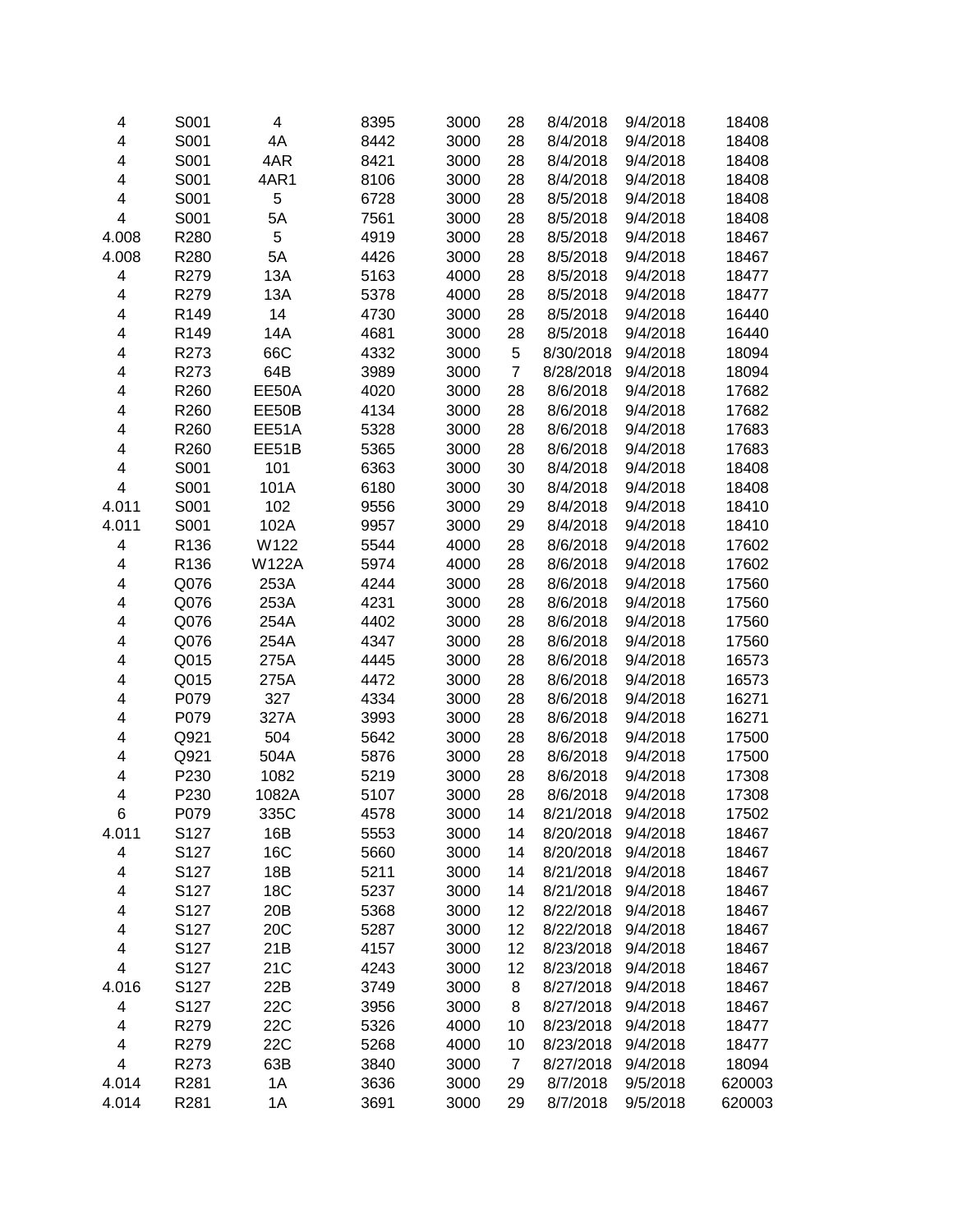| 4                       | S223   | $\overline{\mathbf{4}}$ | 6010  | 3000 | 29 | 8/7/2018  | 9/5/2018 | 15524         |
|-------------------------|--------|-------------------------|-------|------|----|-----------|----------|---------------|
| 4                       | S223   | 4A                      | 5741  | 3000 | 29 | 8/7/2018  | 9/5/2018 | 15524         |
| $\overline{\mathbf{4}}$ | R275   | 5A                      | 3099  | 3000 | 29 | 8/7/2018  | 9/5/2018 | 18387         |
| $\overline{\mathbf{4}}$ | R275   | 5A                      | 3101  | 3000 | 29 | 8/7/2018  | 9/5/2018 | 18387         |
| 4                       | S145   | 5A                      | 4569  | 3000 | 29 | 8/7/2018  | 9/5/2018 | 18190         |
| 4                       | S145   | 5A                      | 4810  | 3000 | 29 | 8/7/2018  | 9/5/2018 | 18190         |
| 4                       | R295   | 8A                      | 4648  | 3000 | 29 | 8/7/2018  | 9/5/2018 | 18081[620025] |
| 4                       | R295   | 8A                      | 4636  | 3000 | 29 | 8/7/2018  | 9/5/2018 | 18081[620025] |
| 4                       | S127   | 12                      | 4980  | 3000 | 29 | 8/7/2018  | 9/5/2018 | 18467         |
| $\overline{\mathbf{4}}$ | S127   | 12A                     | 5175  | 3000 | 29 | 8/7/2018  | 9/5/2018 | 18467         |
| 4.008                   | R285   | 13                      | 4633  | 3000 | 29 | 8/7/2018  | 9/5/2018 | 18097         |
| 4.008                   | R285   | 13A                     | 4596  | 3000 | 29 | 8/7/2018  | 9/5/2018 | 18097         |
| 4                       | S159   | <b>15A</b>              | 5085  | 3000 | 29 | 8/7/2018  | 9/5/2018 | 17463         |
| 4                       | S159   | <b>15A</b>              | 5093  | 3000 | 29 | 8/7/2018  | 9/5/2018 | 17463         |
| 4                       | R252   | FC18B                   | 5156  | 3000 | 29 | 8/7/2018  | 9/5/2018 | 17654         |
| 4                       | R252   | <b>FC18C</b>            | 5363  | 3000 | 29 | 8/7/2018  | 9/5/2018 | 17654         |
| 4                       | R279   | 21D                     | 3773  | 4000 | 14 | 8/21/2018 | 9/5/2018 | 18477         |
| 4                       | R279   | 21D                     | 3888  | 4000 | 14 | 8/21/2018 | 9/5/2018 | 18477         |
| 4                       | S227   | 22                      | 6223  | 3000 | 29 | 8/7/2018  | 9/5/2018 | 18467         |
| 4                       | S227   | 22A                     | 6308  | 3000 | 29 | 8/7/2018  | 9/5/2018 | 18467         |
| $\overline{\mathbf{4}}$ | R272   | <b>MP44</b>             | 4553  | 4000 | 29 | 8/7/2018  | 9/5/2018 | 17691         |
| $\overline{\mathbf{4}}$ | R272   | MP44A                   | 4639  | 4000 | 29 | 8/7/2018  | 9/5/2018 | 17691         |
| 4.014                   | R272   | MP44D                   | 4640  | 4000 | 29 | 8/7/2018  | 9/5/2018 | 17691         |
| 4.014                   | R272   | MP44E                   | 4409  | 4000 | 29 | 8/7/2018  | 9/5/2018 | 17691         |
| $\overline{\mathbf{4}}$ | P083   | 80                      | 5532  | 3000 | 29 | 8/7/2018  | 9/5/2018 | 17256         |
| 4                       | P083   | 80A                     | 5364  | 3000 | 29 | 8/7/2018  | 9/5/2018 | 17256         |
| 4                       | 111351 | 110A                    | 4323  | 4000 | 29 | 8/7/2018  | 9/5/2018 | 17642         |
| 4                       | 111351 | 110A                    | 3992  | 4000 | 29 | 8/7/2018  | 9/5/2018 | 17642         |
| 4                       | Q029   | 211A                    | 4619  | 4000 | 29 | 8/7/2018  | 9/5/2018 | 17569         |
| 4                       | Q029   | 211A                    | 4472  | 4000 | 29 | 8/7/2018  | 9/5/2018 | 17569         |
| 4                       | J363   | 213A                    | 4422  | 3000 | 29 | 8/7/2018  | 9/5/2018 | 17643         |
| 4                       | J363   | 213A                    | 4167  | 3000 | 29 | 8/7/2018  | 9/5/2018 | 17643         |
| $\overline{\mathbf{4}}$ | S001   | 400                     | 9172  | 3000 | 30 | 8/4/2018  | 9/5/2018 | 18408         |
| 4                       | S001   | 400A                    | 9309  | 3000 | 30 | 8/4/2018  | 9/5/2018 | 18408         |
| 4                       | R040   | 49A                     | 4481  | 3000 | 33 | 8/3/2018  | 9/5/2018 | 17560         |
| $\overline{\mathbf{4}}$ | R040   | 49A                     | 4483  | 3000 | 33 | 8/3/2018  | 9/5/2018 | 17560         |
| 4.011                   | S917   | 4                       | 6066  | 3000 | 29 | 8/7/2018  | 9/5/2018 | 18375         |
| 4.011                   | S917   | 4A                      | 5736  | 3000 | 29 | 8/7/2018  | 9/5/2018 | 18375         |
| 4                       | S904   | 5                       | 6233  | 3000 | 29 | 8/7/2018  | 9/5/2018 | 18501         |
| 4                       | S904   | 5A                      | 5853  | 3000 | 29 | 8/7/2018  | 9/5/2018 | 18501         |
| 4                       | S904   | 6                       | 4201  | 3000 | 29 | 8/7/2018  | 9/5/2018 | 18501         |
| 4                       | S904   | 6A                      | 4561  | 3000 | 29 | 8/7/2018  | 9/5/2018 | 18501         |
| 4                       | HQ-M&T | SCC*ROD1                | 9614  | 3000 | 29 | 8/7/2018  | 9/5/2018 |               |
| 4                       | HQ-M&T | SCC*ROD2                | 9707  | 3000 | 29 | 8/7/2018  | 9/5/2018 |               |
| 4                       | HQ-M&T | SCCPOUR1                | 8822  | 3000 | 29 | 8/7/2018  | 9/5/2018 |               |
| 4                       | HQ-M&T | SCCPOUR2                | 8399  | 3000 | 29 | 8/7/2018  | 9/5/2018 |               |
| 4                       | R279   | 14A                     | 8038  | 4500 | 29 | 8/7/2018  | 9/5/2018 | 18442         |
| $\overline{\mathbf{4}}$ | R279   | 14A                     | 8271  | 4500 | 29 | 8/7/2018  | 9/5/2018 | 18442         |
| 4.008                   | R279   | 15A                     | 10113 | 4500 | 29 | 8/7/2018  | 9/5/2018 | 18442         |
| 4.008                   | R279   | 15A                     | 9705  | 4500 | 29 | 8/7/2018  | 9/5/2018 | 18442         |
| $\overline{\mathbf{4}}$ | R279   | 16A                     | 8293  | 4500 | 29 | 8/7/2018  | 9/5/2018 | 18442         |
| 4                       | R279   | 16A                     | 7838  | 4500 | 29 | 8/7/2018  | 9/5/2018 | 18442         |
|                         |        |                         |       |      |    |           |          |               |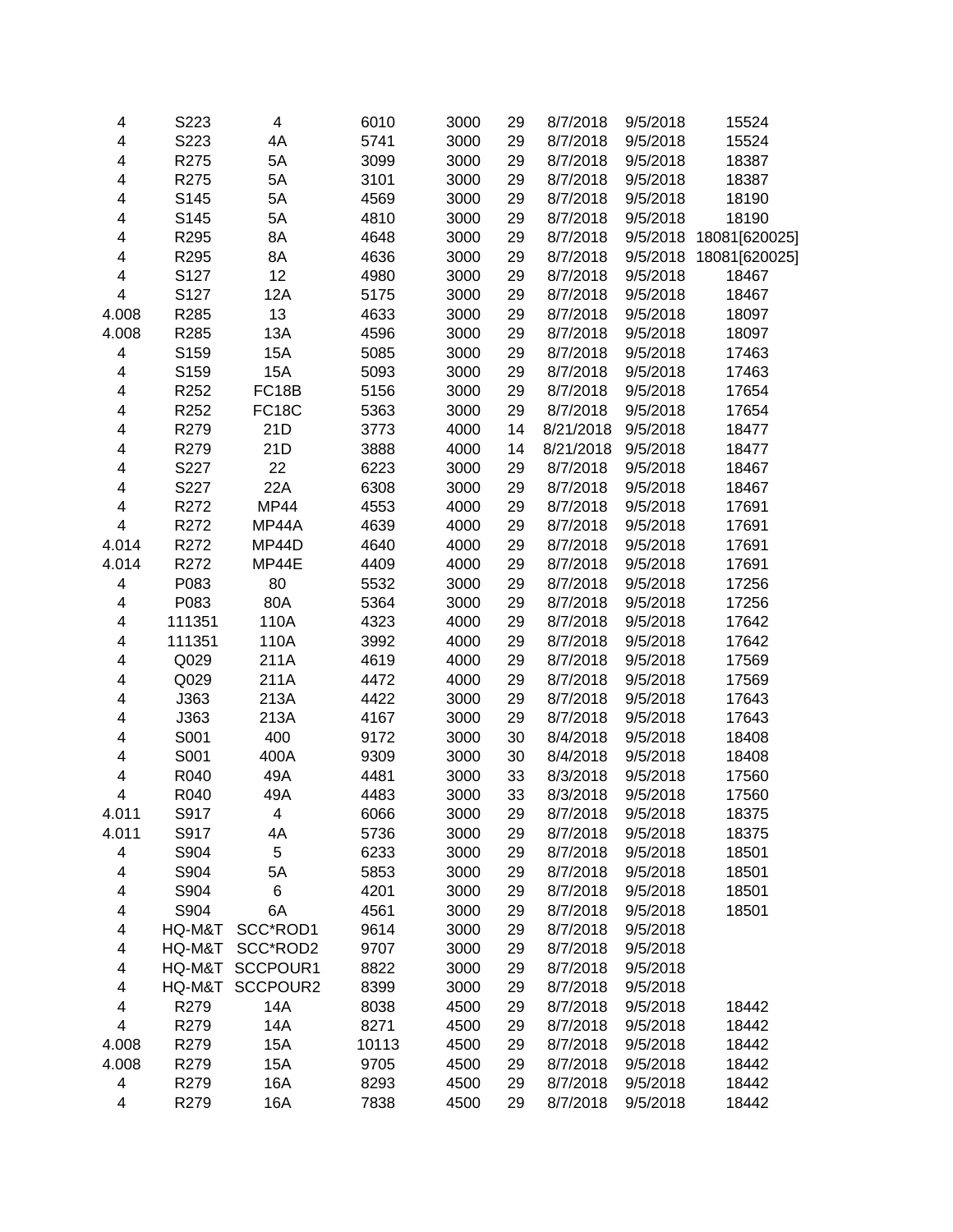| 4                       | R279             | 17A          | 9030 | 4500 | 29             | 8/7/2018  | 9/5/2018 | 18442 |
|-------------------------|------------------|--------------|------|------|----------------|-----------|----------|-------|
| 4                       | R279             | 17A          | 8716 | 4500 | 29             | 8/7/2018  | 9/5/2018 | 18442 |
| $\overline{\mathbf{4}}$ | R280             | 6            | 4909 | 3000 | 29             | 8/7/2018  | 9/5/2018 | 18494 |
| 4                       | R280             | 6A           | 5367 | 3000 | 29             | 8/7/2018  | 9/5/2018 | 18494 |
| 4                       | Q346             | C16          | 2929 | 3000 | 29             | 8/7/2018  | 9/5/2018 | 17458 |
| 4                       | Q346             | C16A         | 3139 | 3000 | 29             | 8/7/2018  | 9/5/2018 | 17458 |
| 4                       | R243             | 32           | 4982 | 3000 | 29             | 8/7/2018  | 9/5/2018 | 17644 |
| 4                       | R243             | 32A          | 5074 | 3000 | 29             | 8/7/2018  | 9/5/2018 | 17644 |
| $\overline{\mathbf{4}}$ | R273             | 45           | 5176 | 3000 | 29             | 8/7/2018  | 9/5/2018 | 18094 |
| $\overline{\mathbf{4}}$ | R273             | 45A          | 4992 | 3000 | 29             | 8/7/2018  | 9/5/2018 | 18094 |
| 4.014                   | R260             | EE52A        | 4083 | 3000 | 29             | 8/7/2018  | 9/5/2018 | 17683 |
| 4.014                   | R260             | EE52B        | 4128 | 3000 | 29             | 8/7/2018  | 9/5/2018 | 17683 |
| 6                       | P079             | 329          | 4789 | 3000 | 29             | 8/7/2018  | 9/5/2018 | 17502 |
| 6                       | P079             | 329A         | 5130 | 3000 | 29             | 8/7/2018  | 9/5/2018 | 17502 |
| 4                       | R136             | W123         | 6234 | 4000 | 29             | 8/7/2018  | 9/5/2018 | 17602 |
| $\overline{\mathbf{4}}$ | R136             | <b>W123A</b> | 6394 | 4000 | 29             | 8/7/2018  | 9/5/2018 | 17602 |
| 4                       | M089             | 250A         | 6120 | 3000 | 29             | 8/7/2018  | 9/5/2018 | 17553 |
| 4                       | M089             | 250A         | 5900 | 3000 | 29             | 8/7/2018  | 9/5/2018 | 17553 |
| 4                       | Q030             | 278A         | 6946 | 4000 | 29             | 8/7/2018  | 9/5/2018 | 17176 |
| 4                       | Q030             | 278A         | 6658 | 4000 | 29             | 8/7/2018  | 9/5/2018 | 17176 |
| 4                       | P079             | 328          | 4865 | 3000 | 29             | 8/7/2018  | 9/5/2018 | 16271 |
| 4                       | P079             | 328A         | 4892 | 3000 | 29             | 8/7/2018  | 9/5/2018 | 16271 |
| 4.008                   | Q921             | 505          | 5884 | 3000 | 29             | 8/7/2018  | 9/5/2018 | 17500 |
| 4.008                   | Q921             | 505A         | 5786 | 3000 | 29             | 8/7/2018  | 9/5/2018 | 17500 |
| $\overline{\mathbf{4}}$ | P230             | 1083         | 4370 | 3000 | 29             | 8/7/2018  | 9/5/2018 | 17279 |
| $\overline{\mathbf{4}}$ | P230             | 1083A        | 4181 | 3000 | 29             | 8/7/2018  | 9/5/2018 | 17279 |
| 4                       | R273             | 65B          | 3509 | 3000 | $\overline{7}$ | 8/29/2018 | 9/5/2018 | 18094 |
| 4                       | S001             | 402B         | 6721 | 3000 | $\overline{7}$ | 8/29/2018 | 9/5/2018 | 18804 |
| 4                       | S001             | 402C         | 7615 | 3000 | $\overline{7}$ | 8/29/2018 | 9/5/2018 | 18804 |
| $\,6$                   | P079             | 336C         | 4583 | 3000 | 14             | 8/22/2018 | 9/5/2018 | 17502 |
| 4.011                   | S916             | 2A           | 4595 | 3000 | 28             | 8/8/2018  | 9/5/2018 | 18185 |
| 4.011                   | S916             | 2A           | 4765 | 3000 | 28             | 8/8/2018  | 9/5/2018 | 18185 |
| $\overline{\mathbf{4}}$ | S917             | 5            | 7845 | 3000 | 28             | 8/8/2018  | 9/5/2018 | 18375 |
| $\overline{\mathbf{4}}$ | S917             | 5A           | 7714 | 3000 | 28             | 8/8/2018  | 9/5/2018 | 18375 |
| 4                       | R289             | 6            | 9239 | 3000 | 28             | 8/8/2018  | 9/5/2018 | 17390 |
| $\overline{\mathbf{4}}$ | R289             | 6A           | 9769 | 3000 | 28             | 8/8/2018  | 9/5/2018 | 17390 |
| 4                       | R <sub>280</sub> | 7            | 5074 | 3000 | 28             | 8/8/2018  | 9/5/2018 | 18494 |
| 4                       | R280             | 7A           | 5208 | 3000 | 28             | 8/8/2018  | 9/5/2018 | 18494 |
| 4                       | S106             | 14A          | 5505 | 3000 | 28             | 8/8/2018  | 9/5/2018 | 17181 |
| 4                       | S106             | 14A          | 5317 | 3000 | 28             | 8/8/2018  | 9/5/2018 | 17181 |
| 4                       | S913             | 18A          | 5747 | 3000 | 28             | 8/8/2018  | 9/5/2018 | 17214 |
| 4                       | S913             | <b>18A</b>   | 5652 | 3000 | 28             | 8/8/2018  | 9/5/2018 | 17214 |
| 4.008                   | Q900             | 31           | 5712 | 4000 | 28             | 8/8/2018  | 9/5/2018 | 17671 |
| 4.008                   | Q900             | 31A          | 5537 | 4000 | 28             | 8/8/2018  | 9/5/2018 | 17671 |
| 4                       | R272             | <b>MP45</b>  | 4015 | 4000 | 28             | 8/8/2018  | 9/5/2018 | 17691 |
| 4                       | R272             | MP45A        | 4360 | 4000 | 28             | 8/8/2018  | 9/5/2018 | 17691 |
| 4                       | R040             | 50A          | 4878 | 4000 | 28             | 8/8/2018  | 9/5/2018 | 17560 |
| $\overline{\mathbf{4}}$ | R040             | 50A          | 4421 | 4000 | 28             | 8/8/2018  | 9/5/2018 | 17560 |
| 4                       | R040             | 50Z          | 4308 | 3000 | 28             | 8/8/2018  | 9/5/2018 | 17560 |
| $\overline{\mathbf{4}}$ | R040             | 50Z          | 4468 | 3000 | 28             | 8/8/2018  | 9/5/2018 | 17560 |
| 4                       | Q304             | 51A          | 3777 | 3000 | 29             | 8/8/2018  | 9/6/2018 | 17132 |
| 4                       | Q304             | 51A          | 4359 | 3000 | 29             | 8/8/2018  | 9/6/2018 | 17132 |
|                         |                  |              |      |      |                |           |          |       |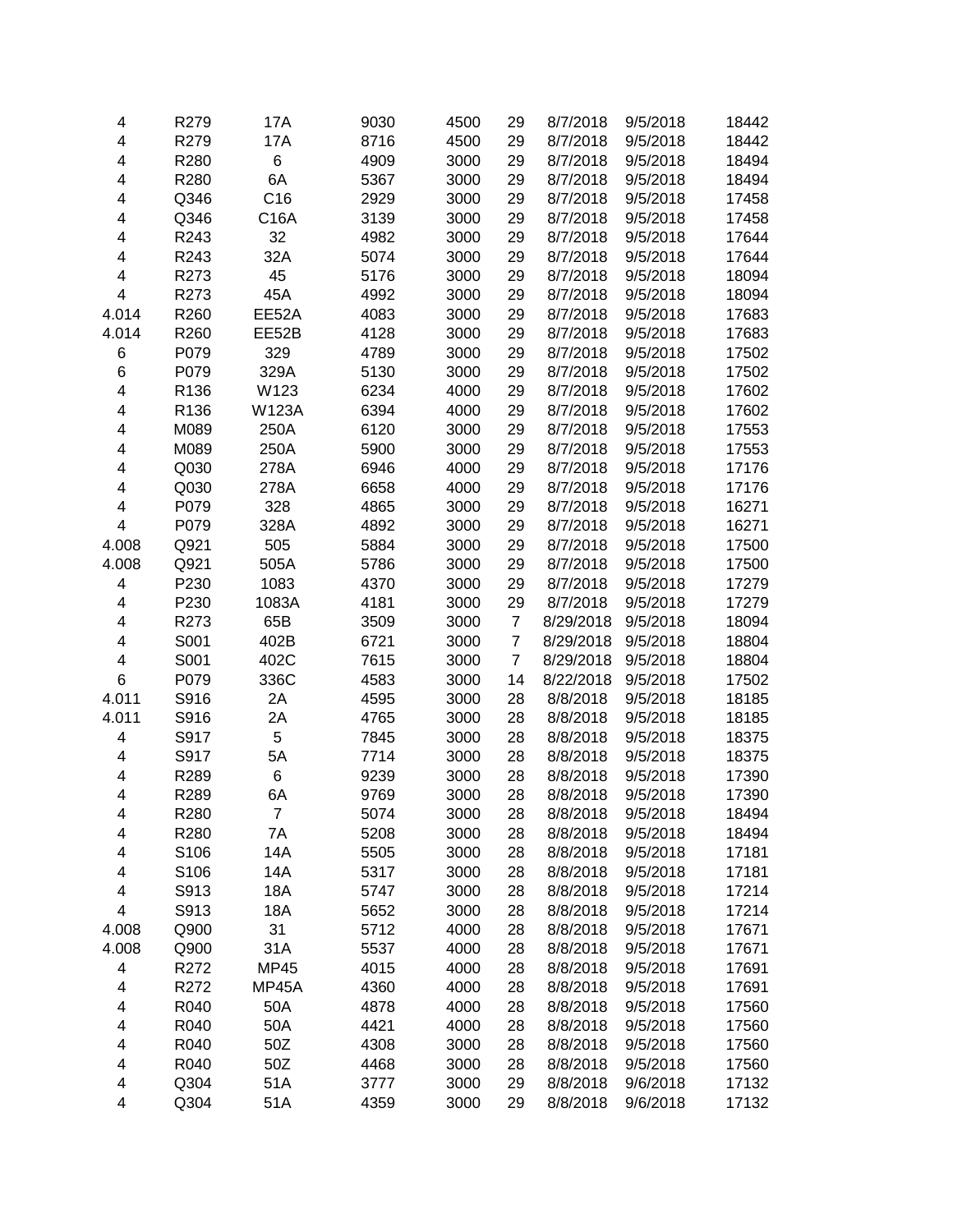| 4                       | Q172   | 81     | 5984  | 3000 | 29             | 8/8/2018  | 9/6/2018 | 16790         |
|-------------------------|--------|--------|-------|------|----------------|-----------|----------|---------------|
| 4                       | Q172   | 81A    | 5702  | 3000 | 29             | 8/8/2018  | 9/6/2018 | 16790         |
| 4                       | P287   | 129A   | 4950  | 3000 | 29             | 8/8/2018  | 9/6/2018 | 17574         |
| 4                       | P287   | 129A   | 4945  | 3000 | 29             | 8/8/2018  | 9/6/2018 | 17574         |
| 4                       | P297   | 145A   | 5773  | 3000 | 29             | 8/8/2018  | 9/6/2018 | 1647          |
| 4                       | P297   | 145A   | 5498  | 3000 | 29             | 8/8/2018  | 9/6/2018 | 16475         |
| 4.014                   | Q076   | 157A   | 5548  | 3000 | 29             | 8/8/2018  | 9/6/2018 | 162225        |
| 4.014                   | Q076   | 157A   | 4973  | 3000 | 29             | 8/8/2018  | 9/6/2018 | 162225        |
| 6                       | Q030   | 279A   | 5576  | 3000 | 29             | 8/8/2018  | 9/6/2018 | 17680         |
| 6                       | Q030   | 279A   | 5500  | 3000 | 29             | 8/8/2018  | 9/6/2018 | 17680         |
| 4                       | Q030   | 280A   | 5569  | 3000 | 29             | 8/8/2018  | 9/6/2018 | 16455         |
| 4                       | Q030   | 280A   | 5546  | 3000 | 29             | 8/8/2018  | 9/6/2018 | 16455         |
| 4                       | Q921   | 506    | 5298  | 3000 | 29             | 8/8/2018  | 9/6/2018 | 17500         |
| 4                       | Q921   | 506A   | 5287  | 3000 | 29             | 8/8/2018  | 9/6/2018 | 17500         |
| 4                       | P230   | 1084   | 4408  | 3000 | 29             | 8/8/2018  | 9/6/2018 | 17279         |
| 4                       | P230   | 1084A  | 4599  | 3000 | 29             | 8/8/2018  | 9/6/2018 | 17279         |
| 4                       | P230   | 1085   | 5967  | 3000 | 29             | 8/8/2018  | 9/6/2018 | 17279         |
| $\overline{\mathbf{4}}$ | P230   | 1085A  | 5858  | 3000 | 29             | 8/8/2018  | 9/6/2018 | 17279         |
| 4.011                   | P230   | 1086   | 5068  | 3000 | 28             | 8/9/2018  | 9/6/2018 | 17279         |
| 4.011                   | P230   | 1086A  | 5071  | 3000 | 28             | 8/9/2018  | 9/6/2018 | 17279         |
| 4                       | P230   | 1087   | 6208  | 4000 | 28             | 8/9/2018  | 9/6/2018 | 18108         |
| 4                       | P230   | 1087A  | 6301  | 4000 | 28             | 8/9/2018  | 9/6/2018 | 18108         |
| 4                       | R279   | 22D    | 5058  | 4000 | 14             | 8/23/2018 | 9/6/2018 | 18477         |
| 4                       | R279   | 22D    | 5562  | 4000 | 14             | 8/23/2018 | 9/6/2018 | 18477         |
| 4                       | R273   | 66B    | 4279  | 3000 | $\overline{7}$ | 8/30/2018 | 9/6/2018 | 18094         |
| 4                       | R273   | 67B    | 3738  | 3000 | $\overline{7}$ | 8/30/2018 | 9/6/2018 | 18094         |
| 6                       | P079   | 337C   | 3795  | 3000 | 14             | 8/23/2018 | 9/6/2018 | 17502         |
| 4                       | 120321 | 3A     | 4414  | 3000 | 28             | 8/9/2018  | 9/6/2018 | 18187         |
| 4                       | 120321 | 3A     | 4365  | 3000 | 28             | 8/9/2018  | 9/6/2018 | 18187         |
| 4                       | S233   | $1-1A$ | 9067  | 3000 | 28             | 8/9/2018  | 9/6/2018 | 18458[641002] |
| $\overline{\mathbf{4}}$ | S233   | $1-1A$ | 9204  | 3000 | 28             | 8/9/2018  | 9/6/2018 | 18458[641002] |
| 4.008                   | R273   | 3ARK   | 13863 | 6000 | 28             | 8/9/2018  | 9/6/2018 | 18353         |
| 4.008                   | R273   | 3ARK   | 12333 | 6000 | 28             | 8/9/2018  | 9/6/2018 | 18353         |
| 4                       | R271   | 10     | 7170  | 3000 | 28             | 8/9/2018  | 9/6/2018 | 17581         |
| 4                       | R271   | 10A    | 7732  | 3000 | 28             | 8/9/2018  | 9/6/2018 | 17581         |
| 4                       | Q226   | 16     | 5904  | 3000 | 28             | 8/9/2018  | 9/6/2018 | 16340         |
| 4                       | Q226   | 16A    | 6092  | 3000 | 28             | 8/9/2018  | 9/6/2018 | 16340         |
| 4                       | Q226   | 16E    | 3499  | 3000 | 28             | 8/9/2018  | 9/6/2018 | 16340         |
| 4                       | Q226   | 16F    | 3989  | 3000 | 28             | 8/9/2018  | 9/6/2018 | 16340         |
| 4                       | R279   | 18A    | 5039  | 4000 | 28             | 8/9/2018  | 9/6/2018 | 18442         |
|                         | R279   | 18A    | 5238  | 4000 | 28             | 8/9/2018  | 9/6/2018 | 18442         |
| 4                       | S227   | 23     | 5909  | 3000 |                | 8/9/2018  |          |               |
| 4                       |        |        |       |      | 28             |           | 9/6/2018 | 18467         |
| 4                       | S227   | 23A    | 5595  | 3000 | 28             | 8/9/2018  | 9/6/2018 | 18467         |
| 4                       | R278   | 25     | 5278  | 3000 | 28             | 8/9/2018  | 9/6/2018 | 17596         |
| 4                       | R278   | 25A    | 4965  | 3000 | 28             | 8/9/2018  | 9/6/2018 | 17596         |
| 4.008                   | R243   | 33     | 4625  | 3000 | 28             | 8/9/2018  | 9/6/2018 | 17644         |
| 4.008                   | R243   | 33A    | 4605  | 3000 | 28             | 8/9/2018  | 9/6/2018 | 17644         |
| 4                       | R044   | 34     | 4320  | 3000 | 28             | 8/9/2018  | 9/6/2018 | 16096         |
| 4                       | R044   | 34A    | 4577  | 3000 | 28             | 8/9/2018  | 9/6/2018 | 16096         |
| 4                       | R273   | 46     | 5566  | 3000 | 28             | 8/9/2018  | 9/6/2018 | 18094         |
| 4                       | R273   | 46A    | 5378  | 3000 | 28             | 8/9/2018  | 9/6/2018 | 18094         |
| 4                       | Q304   | 52A    | 4920  | 3000 | 28             | 8/9/2018  | 9/6/2018 | 17182         |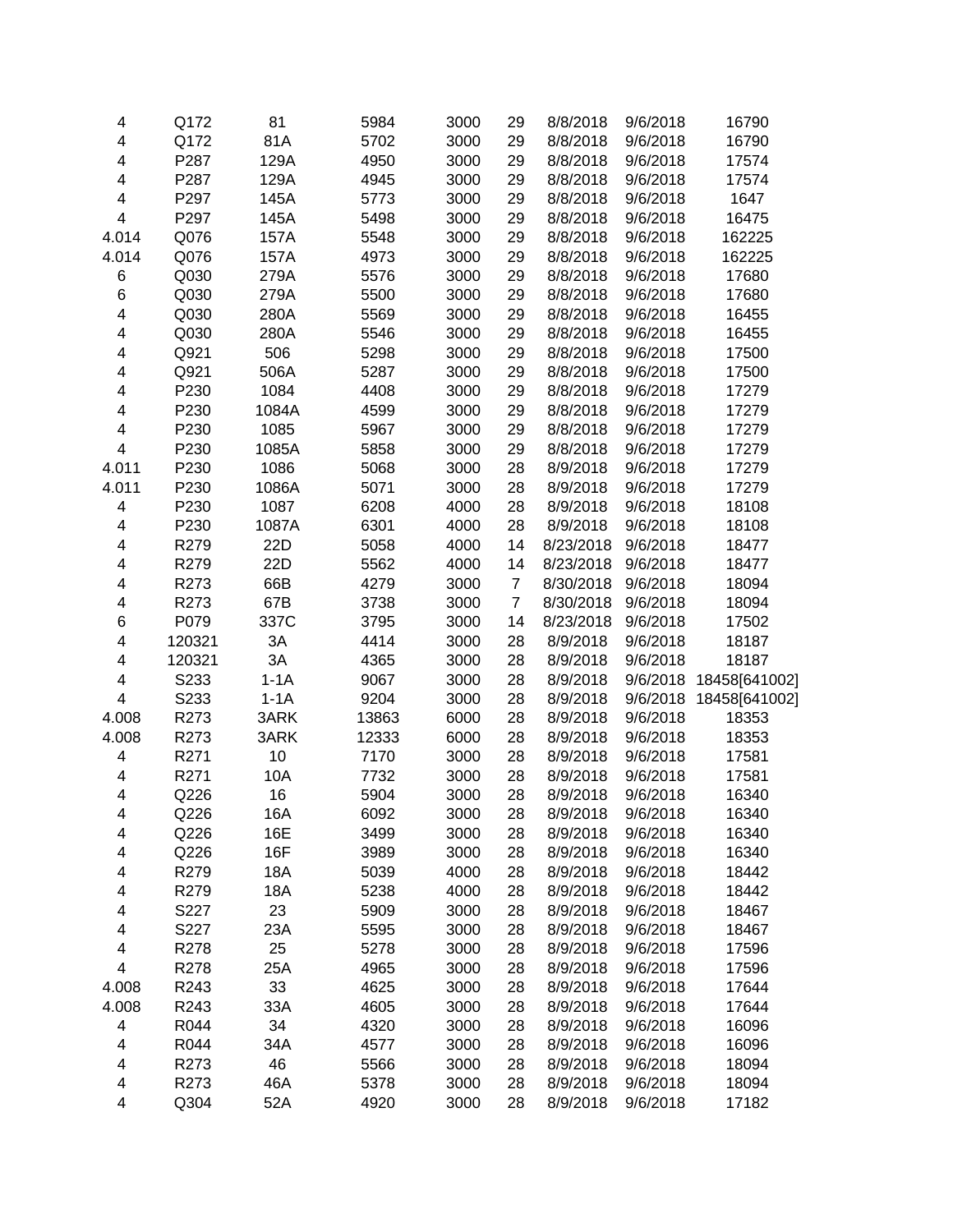| 4                       | Q304   | 52A          | 4967 | 3000 | 28             | 8/9/2018  | 9/6/2018 | 17182 |
|-------------------------|--------|--------------|------|------|----------------|-----------|----------|-------|
| 4                       | 111351 | 111A         | 4370 | 3000 | 28             | 8/9/2018  | 9/6/2018 | 17293 |
| $\overline{\mathbf{4}}$ | 111351 | 111A         | 4256 | 3000 | 28             | 8/9/2018  | 9/6/2018 | 17293 |
| $\overline{\mathbf{4}}$ | 111351 | 112A         | 5107 | 3000 | 28             | 8/9/2018  | 9/6/2018 | 18185 |
| $\overline{\mathbf{4}}$ | 111351 | 112A         | 4825 | 3000 | 28             | 8/9/2018  | 9/6/2018 | 18185 |
| 4.011                   | R136   | W124         | 7359 | 4000 | 28             | 8/9/2018  | 9/6/2018 | 17602 |
| 4.011                   | R136   | <b>W124A</b> | 7593 | 4000 | 28             | 8/9/2018  | 9/6/2018 | 17602 |
| 4                       | R252   | 19           | 5046 | 3000 | 28             | 8/9/2018  | 9/6/2018 | 17654 |
| 4                       | R252   | 19A          | 5070 | 3000 | 28             | 8/9/2018  | 9/6/2018 | 17654 |
| 4                       | Q297   | 146A         | 4922 | 3000 | 28             | 8/9/2018  | 9/6/2018 | 16475 |
| 4                       | Q297   | 146A         | 4830 | 3000 | 28             | 8/9/2018  | 9/6/2018 | 16475 |
| 4                       | Q030   | 281A         | 6023 | 3000 | 28             | 8/9/2018  | 9/6/2018 | 17679 |
| 4                       | Q030   | 281A         | 6434 | 3000 | 28             | 8/9/2018  | 9/6/2018 | 17679 |
| 4                       | P079   | 330          | 4824 | 3000 | 28             | 8/9/2018  | 9/6/2018 | 16271 |
| 4                       | P079   | 330A         | 4695 | 3000 | 28             | 8/9/2018  | 9/6/2018 | 16271 |
| 4                       | S225   | 3            | 6447 | 3000 | 36             | 8/2/2018  | 9/6/2018 | 18172 |
| $\overline{\mathbf{4}}$ | S225   | 3A           | 6800 | 3000 | 36             | 8/2/2018  | 9/6/2018 | 18172 |
| 4.008                   | S225   | 4            | 5300 | 3000 | 31             | 8/6/2018  | 9/6/2018 | 18172 |
| 4.008                   | S225   | 4A           | 5163 | 3000 | 31             | 8/6/2018  | 9/6/2018 | 18172 |
| 4                       | S225   | 5            | 5868 | 3000 | 29             | 8/8/2018  | 9/6/2018 | 18172 |
| 4                       | S225   | 5A           | 5618 | 3000 | 29             | 8/8/2018  | 9/6/2018 | 18172 |
| 4                       | S225   | 6            | 6146 | 3000 | 28             | 8/9/2018  | 9/6/2018 | 18172 |
| 4                       | S225   | 6A           | 5959 | 3000 | 28             | 8/9/2018  | 9/6/2018 | 18172 |
| 4                       | P047   | 422A         | 4932 | 3000 | 28             | 8/9/2018  | 9/6/2018 | 17181 |
| 4                       | P047   | 422A         | 4943 | 3000 | 28             | 8/9/2018  | 9/6/2018 | 17181 |
| 4                       | 119978 | 21           | 5221 | 3000 | 47             | 7/21/2018 | 9/6/2018 | 16085 |
| 4                       | 119978 | 21A          | 5179 | 3000 | 47             | 7/21/2018 | 9/6/2018 | 16085 |
| 4                       | 119978 | 22           | 4067 | 3000 | 38             | 7/30/2018 | 9/6/2018 | 16085 |
| $\overline{\mathbf{4}}$ | 119978 | 22A          | 4150 | 3000 | 38             | 7/30/2018 | 9/6/2018 | 16085 |
| 4.011                   | 119978 | 23           | 3918 | 3000 | 37             | 7/31/2018 | 9/6/2018 | 16085 |
| 4.011                   | 119978 | 23A          | 4920 | 3000 | 37             | 7/31/2018 | 9/6/2018 | 16085 |
| $\overline{\mathbf{4}}$ | 119978 | 24           | 4525 | 3000 | 36             | 8/1/2018  | 9/6/2018 | 16085 |
| 4                       | 119978 | 24A          | 4008 | 3000 | 36             | 8/1/2018  | 9/6/2018 | 16085 |
| 4                       | 119978 | 25           | 4398 | 3000 | 37             | 8/3/2018  | 9/6/2018 | 16085 |
| 4                       | 119978 | 25A          | 4521 | 3000 | 37             | 8/3/2018  | 9/6/2018 | 16085 |
| 4                       | 119978 | 26           | 4471 | 3000 | 33             | 8/4/2018  | 9/6/2018 | 16085 |
| 4                       | 119978 | 26A          | 3818 | 3000 | 33             | 8/4/2018  | 9/6/2018 | 16085 |
| 4                       | 119978 | 27           | 3199 | 3000 | 31             | 8/6/2018  | 9/7/2018 | 16085 |
| 4                       | 119978 | 27A          | 4338 | 3000 | 31             | 8/6/2018  | 9/7/2018 | 16085 |
| 4                       | 119978 | 28           | 6441 | 3000 | 30             | 8/8/2018  | 9/7/2018 | 16085 |
| 4                       | 119978 | 28A          | 4084 | 3000 | 30             | 8/8/2018  | 9/7/2018 | 16085 |
| 4.008                   | 119978 | 29           | 3479 | 3000 | 29             | 08-08918  | 9/7/2018 | 16085 |
| 4.008                   | 119978 | 29A          | 4292 | 3000 | 29             | 08-08918  | 9/7/2018 | 16085 |
| 4                       | Q921   | 507          | 4277 | 3000 | 29             | 8/9/2018  | 9/7/2018 | 17500 |
| 4                       | Q921   | 507A         | 4203 | 3000 | 29             | 8/9/2018  | 9/7/2018 | 17500 |
| 4                       | R220   | 9B           | 4921 | 3000 | $\overline{7}$ | 8/31/2018 | 9/7/2018 | 15524 |
| 4.011                   | S196   | 1            | 7296 | 3000 | 28             | 8/10/2018 | 9/7/2018 | 16620 |
| 4.011                   | S196   | 1A           | 7569 | 3000 | 28             | 8/10/2018 | 9/7/2018 | 16620 |
| 4                       | 122976 | 3A           | 8037 | 3000 | 28             | 8/10/2018 | 9/7/2018 | 18061 |
| 4                       | 122976 | 3A           | 8202 | 3000 | 28             | 8/10/2018 | 9/7/2018 | 18061 |
| 4                       | S916   | 3A           | 4409 | 3000 | 28             | 8/10/2018 | 9/7/2018 | 18185 |
| 4                       | S916   | 3A           | 4949 | 3000 | 28             | 8/10/2018 | 9/7/2018 | 18185 |
|                         |        |              |      |      |                |           |          |       |